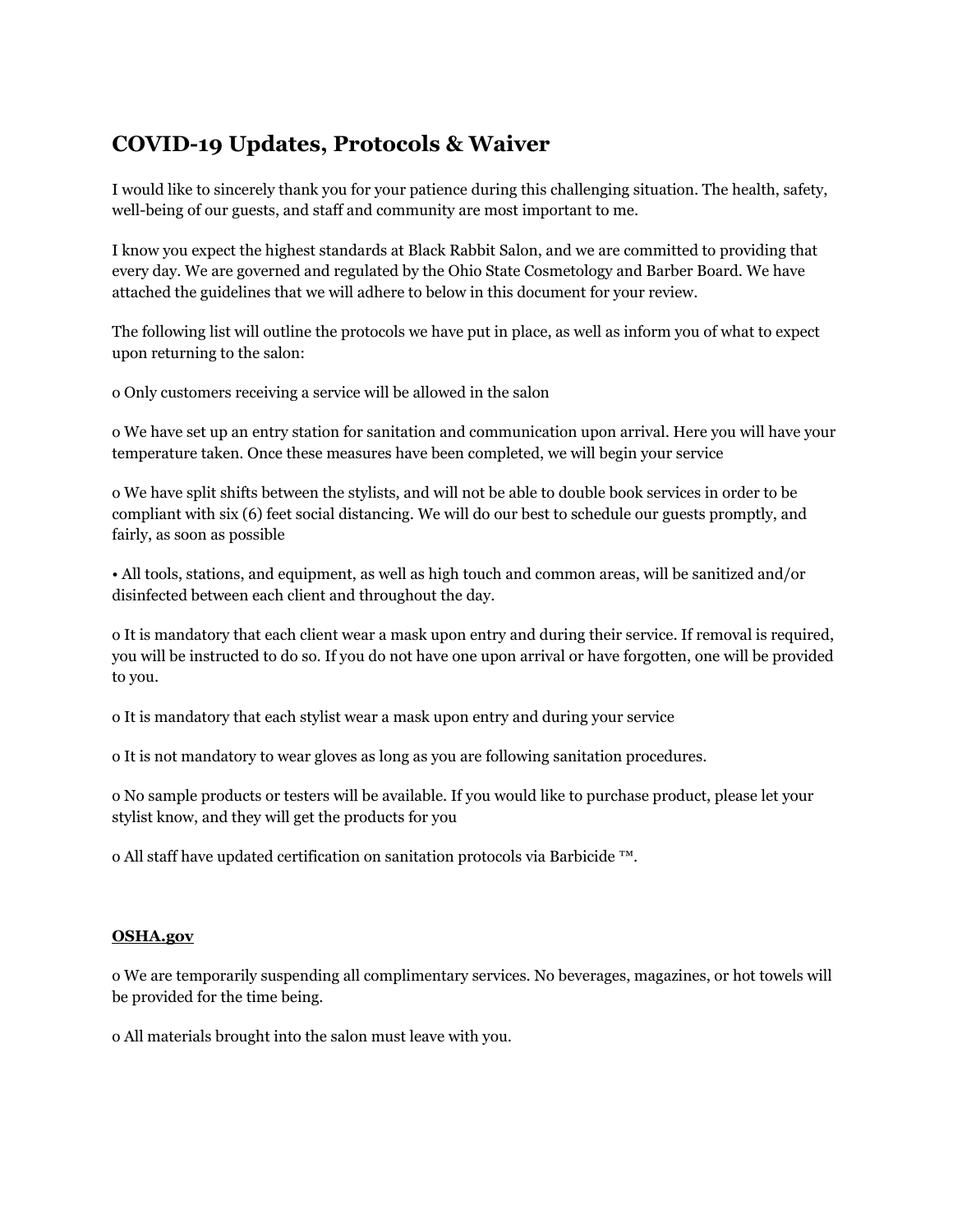o Please understand if you are getting a color service, there may be a product up charge for extra color needed. This will be at the discretion of your stylist.

### **Cancellation/No-Show Policy**

We will not be penalizing for any last-minute cancellations due to illness. However, please provide us with information as soon as possible so we can adjust our schedules accordingly. This also goes for changes in personal schedule. We are trying our best to get every client back in as soon as possible and working at half capacity.

Rest Assured, we hope to get back to a new normal, and offer many of the added value services and extras you have come to enjoy. These protocols will continue to be refined and adjusted as needed, and we promise to keep you informed every step of the way.

## \***Waiver must be completed & submitted to YOUR stylist before your appointment\***

All of us at Black Rabbit Salon are doing everything we can to protect you; our clients, community, and our staff. With this in mind, we will be following the Center of Disease Control (CDC) and local health department guidelines, in regard to social distancing practices and sanitation; in order to reduce the spread of Novel Coronavirus, or COVID-19. This will require our staff to maintain six (6) feet of distance between ourselves and you, the client, as much as possible in our salon setting. We will also require this procedure for client-to-client contact, in order to limit the exposure to all individuals. Only the person receiving the service will be allowed in the salon.

All tools, stations, and equipment, will be sanitized and/or disinfected between each client. New capes and supplies will be issued to each client. Stylists will follow proper hand washing protocols between each client. We will temporarily suspend all complimentary services; No hot towels, No beverages, No Magazines

Black Rabbit Salon requires all individuals to utilize approved masks, either surgical or improvised, such as scarves, bandanas, and handkerchiefs; to reduce the risk of exposure to yourself and others. It is also required of everyone to either wash or sanitize their hands upon arrival of your appointment, after using the restroom, sneezing, or coughing.

If we all work together, we can overcome the spread of this virus as well as other infectious diseases.

By filling out the form below and submitting, you agree to comply with the written instructions above and agree that you are at the salon at your own risk, releasing Black Rabbit Salon and all associated independent stylists there-in, from any liability relating to COVID-19.

Failure to comply with these written instructions or verbal instructions from staff may result in your removal from the premises.